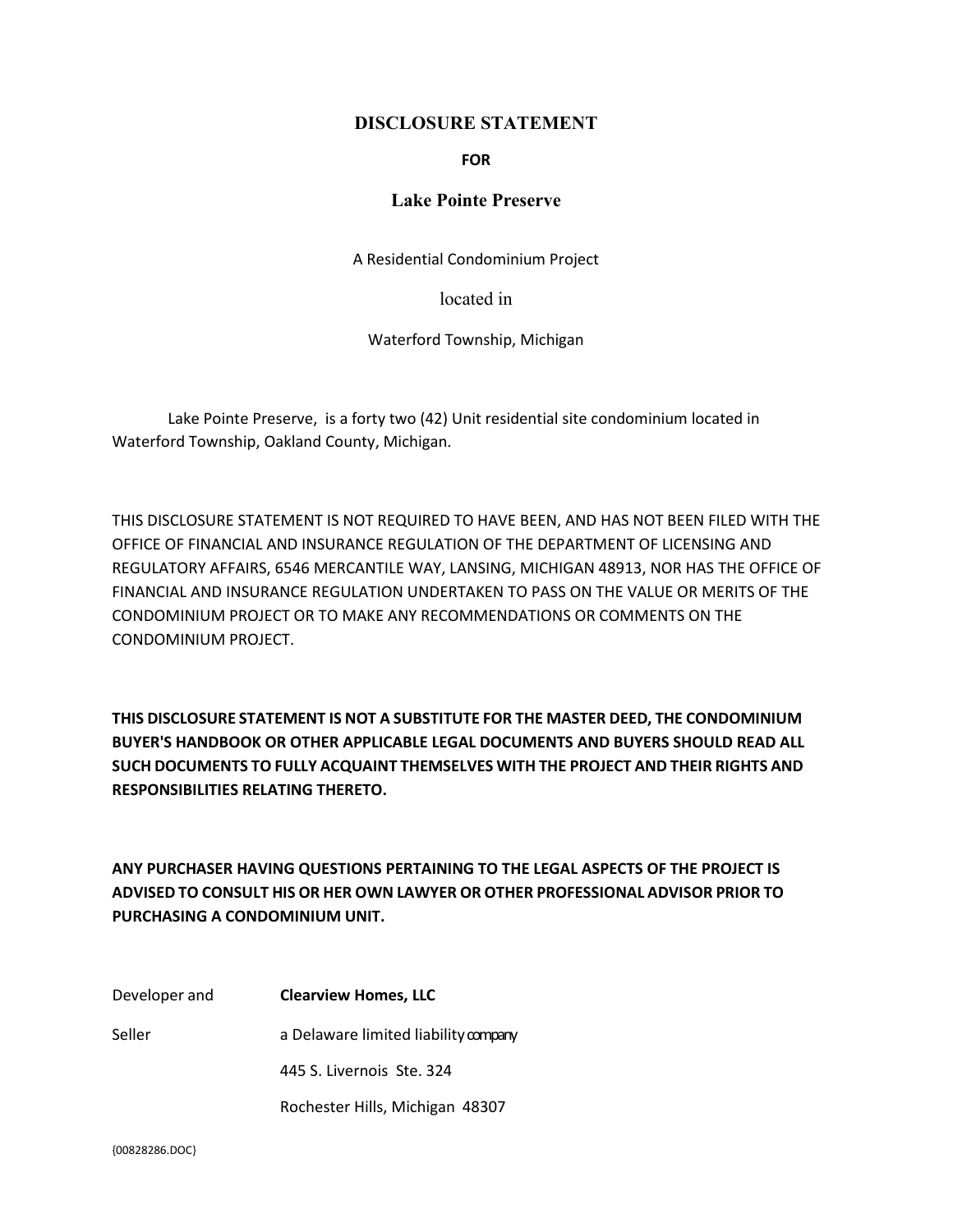# **TABLEOFCONTENTS**

PAGE

| I.   |           |                                                                        |  |  |  |
|------|-----------|------------------------------------------------------------------------|--|--|--|
| Π.   |           |                                                                        |  |  |  |
|      | А.        |                                                                        |  |  |  |
|      | <b>B.</b> |                                                                        |  |  |  |
|      | C.        |                                                                        |  |  |  |
| III. |           |                                                                        |  |  |  |
|      | А.        |                                                                        |  |  |  |
|      | <b>B.</b> |                                                                        |  |  |  |
|      | C.        |                                                                        |  |  |  |
|      | D.        |                                                                        |  |  |  |
| IV.  |           |                                                                        |  |  |  |
|      | А.        |                                                                        |  |  |  |
|      | <b>B.</b> |                                                                        |  |  |  |
|      | C.        |                                                                        |  |  |  |
|      | D.        |                                                                        |  |  |  |
|      | Ε.        |                                                                        |  |  |  |
| V.   |           |                                                                        |  |  |  |
|      | А.        |                                                                        |  |  |  |
|      | <b>B.</b> |                                                                        |  |  |  |
|      | C.        |                                                                        |  |  |  |
|      | D.        | Legal Proceedings Involving the Condominium Project or the Developer 7 |  |  |  |
| VI.  |           |                                                                        |  |  |  |

**DESCRIPTION**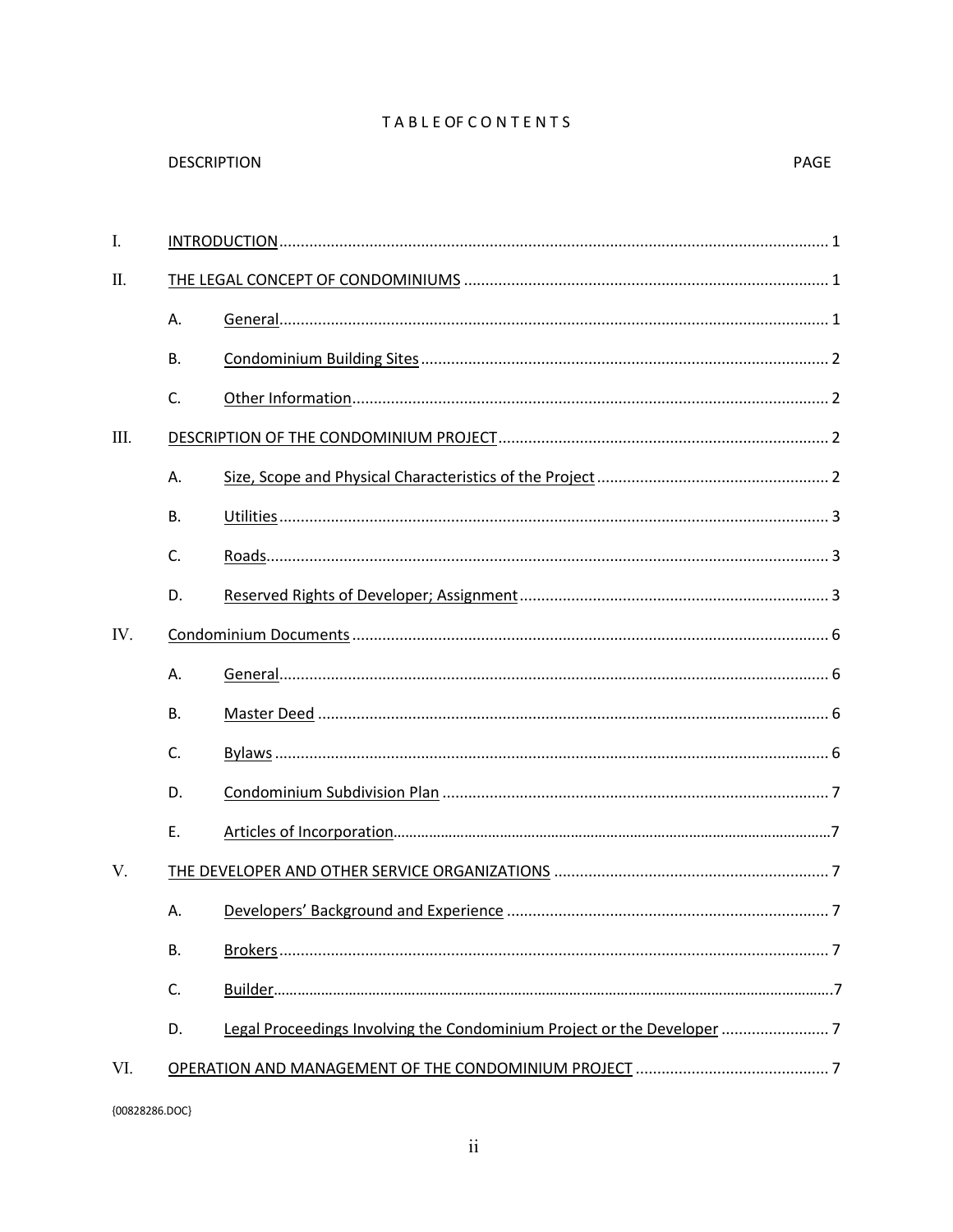|       | А.        |  |
|-------|-----------|--|
|       | B.<br>C.  |  |
|       | D.        |  |
|       | E.        |  |
|       | F.        |  |
| VII.  |           |  |
|       | Α.        |  |
|       | <b>B.</b> |  |
|       | C.        |  |
| VIII. |           |  |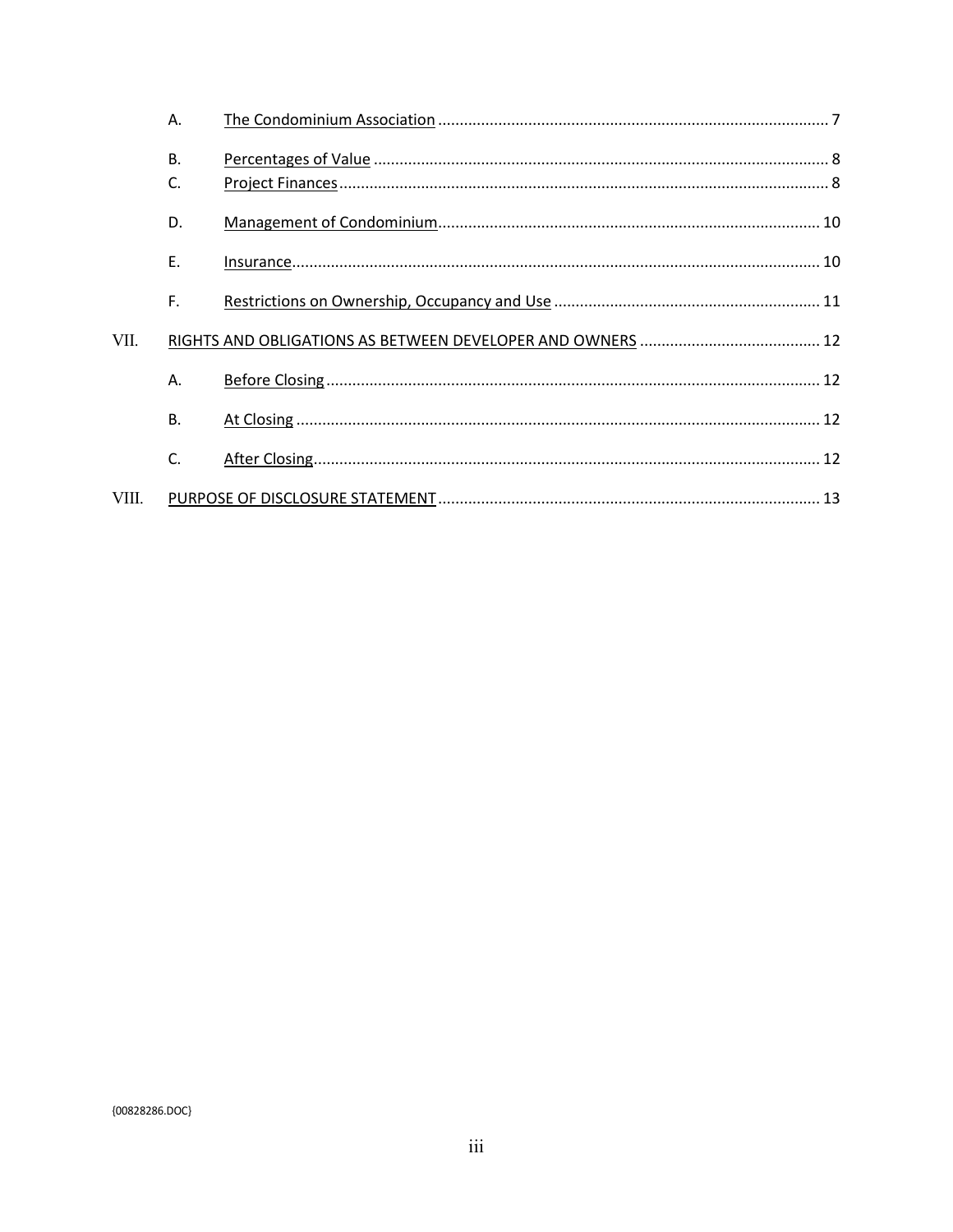# **DISCLOSURE STATEMENT**

#### **Lake Pointe Preserve**

#### I. INTRODUCTION.

Under Michigan law, a developer or a residential builder which sells a condominium unit must provide the purchaser with copies of the legal documents required for the creation and operation of the condominium project as well as a Disclosure Statement that describes the significant characteristics of the condominium project. This Disclosure Statement is with respect to the condominium project commonly known as Lake Pointe Preserve (the "Condominium Project" or "Project"). This Statement, along with the legal documents referred to above, constitutes the only description of Lake Pointe Preserve authorized by the Developer. To the extent any sales or promotional literature varies from this Disclosure Statement, the contents of this Disclosure Statement shall be deemed controlling.

#### II. THE LEGAL CONCEPT OF CONDOMINIUMS.

A. General. A condominium is a legal means for dividing, describing, and owning real property. A Unit in a condominium has the same legal attributes as any other form of real property under Michigan law. A condominium may be sold, mortgaged or leased subject only to such restrictions as are contained in the condominium documents ("Condominium Documents") and as otherwise may be applicable to the property.

Each Co-Owner receives a deed to his or her individual condominium unit ("Unit"). Each Co-Owner owns, in addition to his or her Unit, an undivided interest in the other components ("common elements") of the Project. Title to the common elements is included as part of, and is inseparable from, title to the individual condominium Units. Each owner's proportionate share of the common elements is determined by the percentage of value assigned to his or her Unit in the Master Deed described in Section IV of this Disclosure Statement.

All portions of the Project not included within the Units constitute the common elements. Limited common elements are those common elements that are set aside for use by less than all the Unit owners. General common elements are all common elements other than limited commonelements.

The Project is administered generally by a non-profit corporation (similar to a homeowner's association) of which all owners are members (the "Association"). The nature and duties of the Association are described more fully in Section VI of this Disclosure Statement.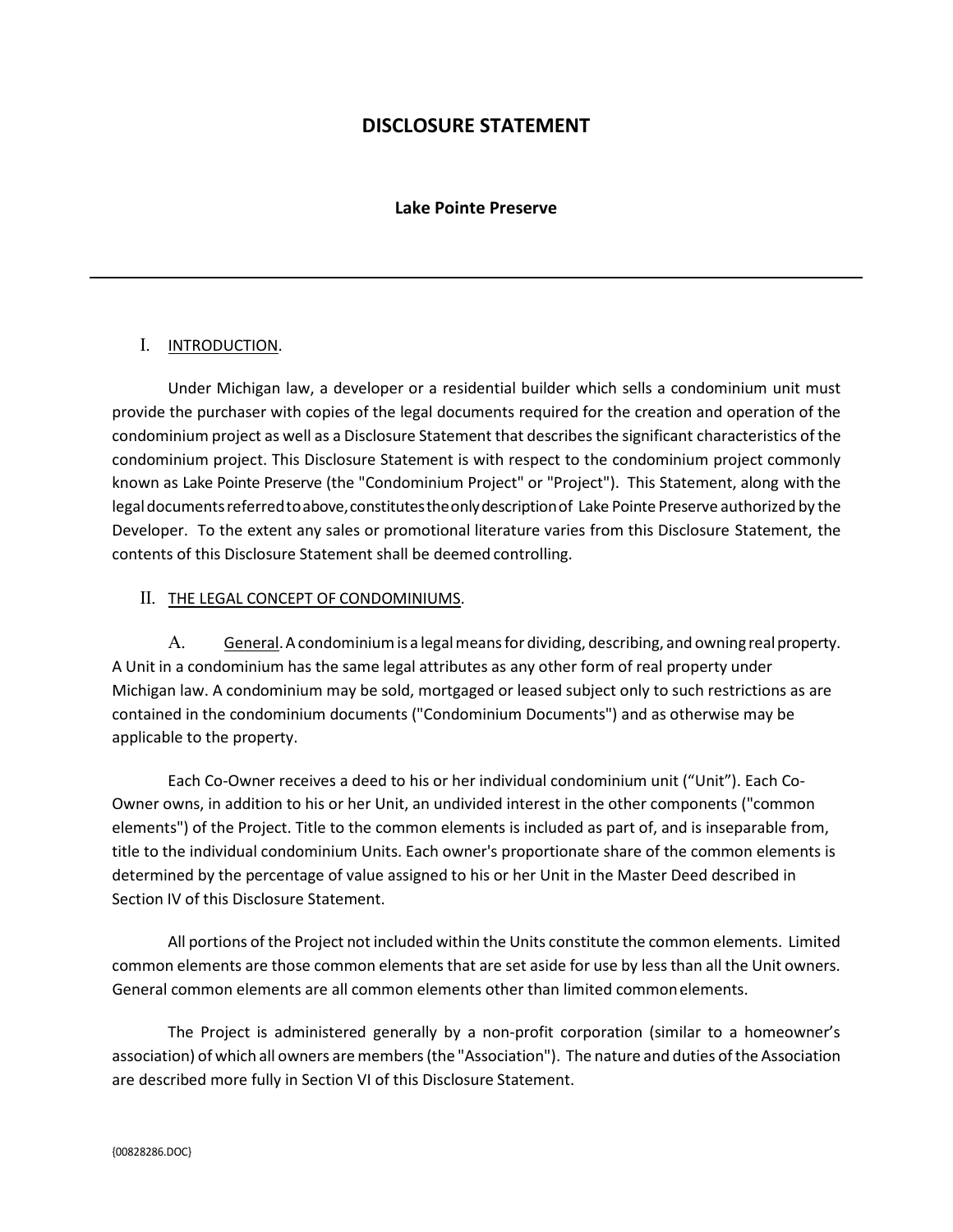Except for the year in which the Project is established, real property taxes and assessments are levied individually against each Unit in the Project. The separate taxes and assessments coverthe Unit and its proportionate share of the common elements. No taxes or assessments are levied independently against the common elements. In the year in which the Project is established, the taxes and assessments for the Units covered by the Master Deed or any amendment thereto usually are billed to the Association and are paid by the owners of such Units in proportion to the percentages of value assigned to the Units owned by them.

B. Condominium Building Sites. Lake Pointe Preserve is a site condominium and differs from the more traditional form of condominium because the condominium Units in this Project consist of only the individual building sites, and the common elements generally do not include the buildings and other improvements to be constructed on the sites. Each condominium Unit consists of the space contained within the Unit boundaries, as shown in the Condominium Subdivision Plan attached to the Master Deed as Exhibit "B." In the more traditional form of condominium Project, the Units consist of the air space enclosed within each of the buildings, and the common elements include the exterior structural components of the buildings. In Lake Pointe Preserve, each owner holds an absolute and undivided title to his or her Unit and to the single-family house (the "Residence") and other improvements located thereon (to the extent such improvements are not designated in the Master Deed as common elements). Each Unit owner is generally responsible for all construction, decoration, maintenance, repair and replacement of the Residence and other improvements located on his or her Unit. Unlike more traditional condominium projects, each owner in this Project will be responsible for maintaining fire and extended coverage insurance on his or her Unit and the Residence and other improvements located within it, as well as personal property, liability and other personal insurance coverage. The Association will maintain only liability insurance coverage for occurrences on the common elements and such other insurance on the common elements and otherwise as is specified in the Condominium Documents.

C. Other Information. Although the foregoing is generally accurate as applied to most condominium developments, the details of each development may vary substantially. Accordingly, each purchaser is urged to review carefully all of the documents contained in the Lake Pointe Preserve Purchaser Information Book as well as any other documents delivered to the purchaser in connection with this development. Any purchaser having questions pertaining to the legal aspects of the Project is advised to consult his or her own lawyer or other professional advisor.

# III. DESCRIPTION OF THE CONDOMINIUM PROJECT.

A. Size, Scope and Physical Characteristics of the Project. Lake Pointe Preserve is single phase, forty-two (42) Unit residential site condominium located in Waterford Township, Oakland County Michigan. Phase I has been designated as units 1-42. If, and when complete, the Project will consist of a total of forty-two (42) building sites. Each building site is a separate residential condominium Unit, together with the roadways and other improvements provided for common use by the owners of the Units.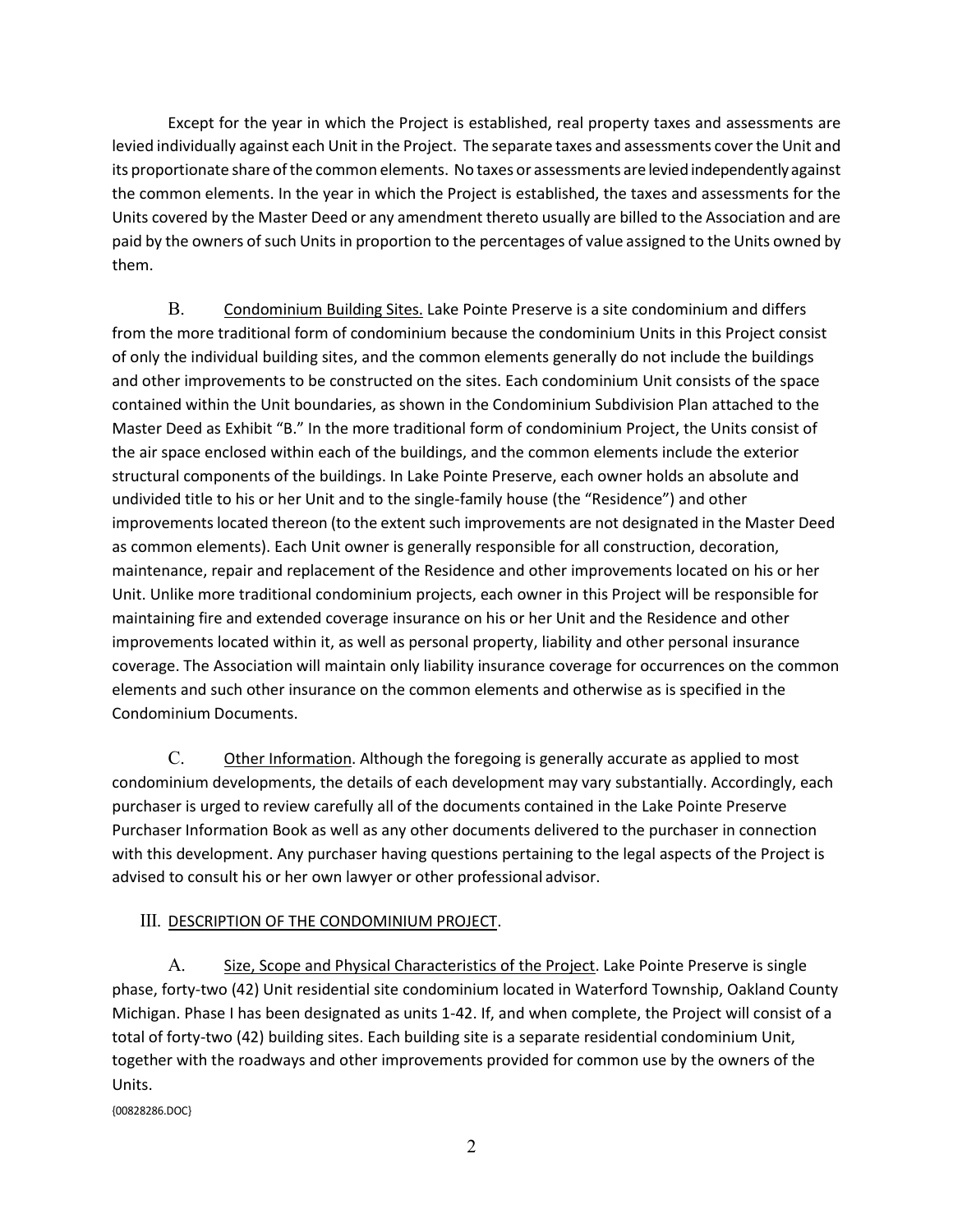B. Utilities. Lake Pointe Preserve is served by a public water, sanitary sewers, storm sewers, gas, electric, and telephone service.

(1) Electrical service will be furnished by DTE Energy.

(2) Gas service will be furnished by Consumers.

(3) Telephone service will be provided by local Cable provider.

(4) All utilities, other than utilities provided to service the common elements, will be separately metered for payment by the individual Unit owners.

(5) Water furnished to the common elements, such as for irrigation of the general common elements, will be billed directly to the Association.

(6) The portion of the sanitary sewer system, located within the Project up to a Unit's boundary is a general common element, and will be maintained, repaired, and replaced at the cost of the Association. The portion of the sanitary sewer system located within the boundary of a Unit is a limited common element and will be maintained, repaired, and replaced at the cost of the Unit owner. Alternatively, the Developer may dedicate the sanitary sewer system to Waterford Township or such other appropriate public authority.

(7) Potable Watershall be provided by a public water system operated by the Waterford Township Municipality Water System. Water mains, to the extent not dedicated to and accepted by a public authority, shall be general and limited common elements, maintained in the same manner as the sanitary sewer system described above.

(8) Cable television service is generally available in Waterford Township. The cable wiring has been (or is intended to be) installed in the Project.

(9) All storm sewer lines and drainage facilities located within the Project will be maintained and repaired by the Association at the Association's cost.

C. Roads. The roads within Lake Pointe Preserve are private roads designated as general common elements, and will be maintained, repaired, replaced, and resurfaced (including without limitation, snow removal), by the Association, except for drives and parking areas, if any, located within the boundaries of the Units, which will be maintained by the Co-Owners of the Units.

D. Reserved Rights of Developer; Assignment. Certain rights have been reserved to Developer under the Master Deed and Bylaws. A summary of the rights reserved is set forth below. However, each purchaser should review the rights reserved in the Master Deed and Bylaws to assure a complete understanding of those rights. Developer has reserved the right to assign (in whole or in part) some or all of these rights.

{00828286.DOC}

3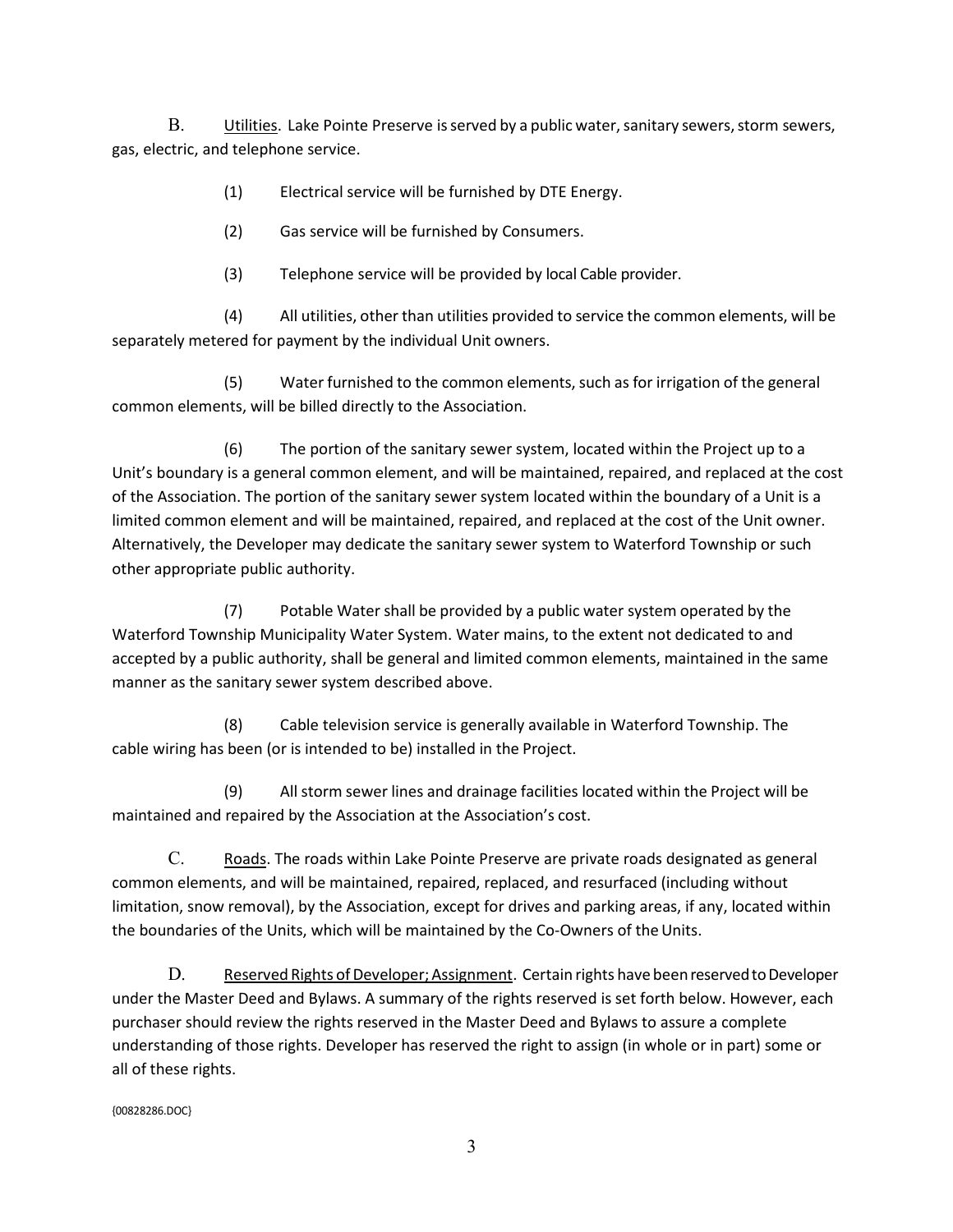- (1) Developer's Rights in Furtherance of Development and Sales. None of the restrictions contained in this Article VI shall apply to the commercial activities or signs or billboards, if any, of the Developer during the Construction and Sales Period or of the Association in furtherance of its powers and purposes set forth herein and in its Articles of Incorporation, as the same may be amended from time to time. The Developer may construct any improvements upon the Condominium Premises that it may, in its sole discretion, elect to make without the necessity of prior consent from the Association or any other person or entity subject only to the express limitations contained in the Condominium Documents. Notwithstanding anything to the contrary elsewhere herein contained Developer shall have the right to maintain a sales office, a business office, a construction office, model units, storage areas and reasonable parking incident to the foregoing and such access to, from and over the Project as may be reasonable to enable development and sale of the entire Project by Developer; and may continue to do so during the entire Construction and Sales Period. Developer shall restore the areas so utilized to habitable status upon termination of use. No owner or other person (other than the Developer) shall permit any structure on his site to be used as a model house exhibit without the written consent of the Design Review Committee
- (2) Enforcement of Bylaws. The Condominium Project, shall at all times, be maintained in a manner consistent with the highest standards of a beautiful, serene, private, residential community for the benefit of the Co-owners and all persons interested in the Condominium. If at any time the Association fails or refuses to carry out its obligation to maintain, repair, replace and landscape in a manner consistent with the maintenance of such high standards, then Developer, or any entity to which it may assign this right at its option, may elect to maintain, repair and/or replace any General Common Elements and/or to do any landscaping required by these Bylaws and to charge the cost thereof to the Association as an expense of administration. The Developer shall have the right to enforce these Bylaws throughout the Construction and Sales Period notwithstanding that it may no longer own a Unit in the Condominium which right of enforcement may include (without limitation) an action to restrain the Association or any Co-owner from any activity prohibited by these Bylaws.
- (3) Developer reserves the right at any time prior to the Transitional Control Date to grant easements for utilities over, under and across the Condominium to appropriate governmental agencies or public utility companies and to transfer title of utilities to state, county or local governments. Any such easement or transfer of title may be conveyed by Developer without the consent of any Co- owner, mortgagee or other person and shall be evidenced by an appropriate amendment to this Master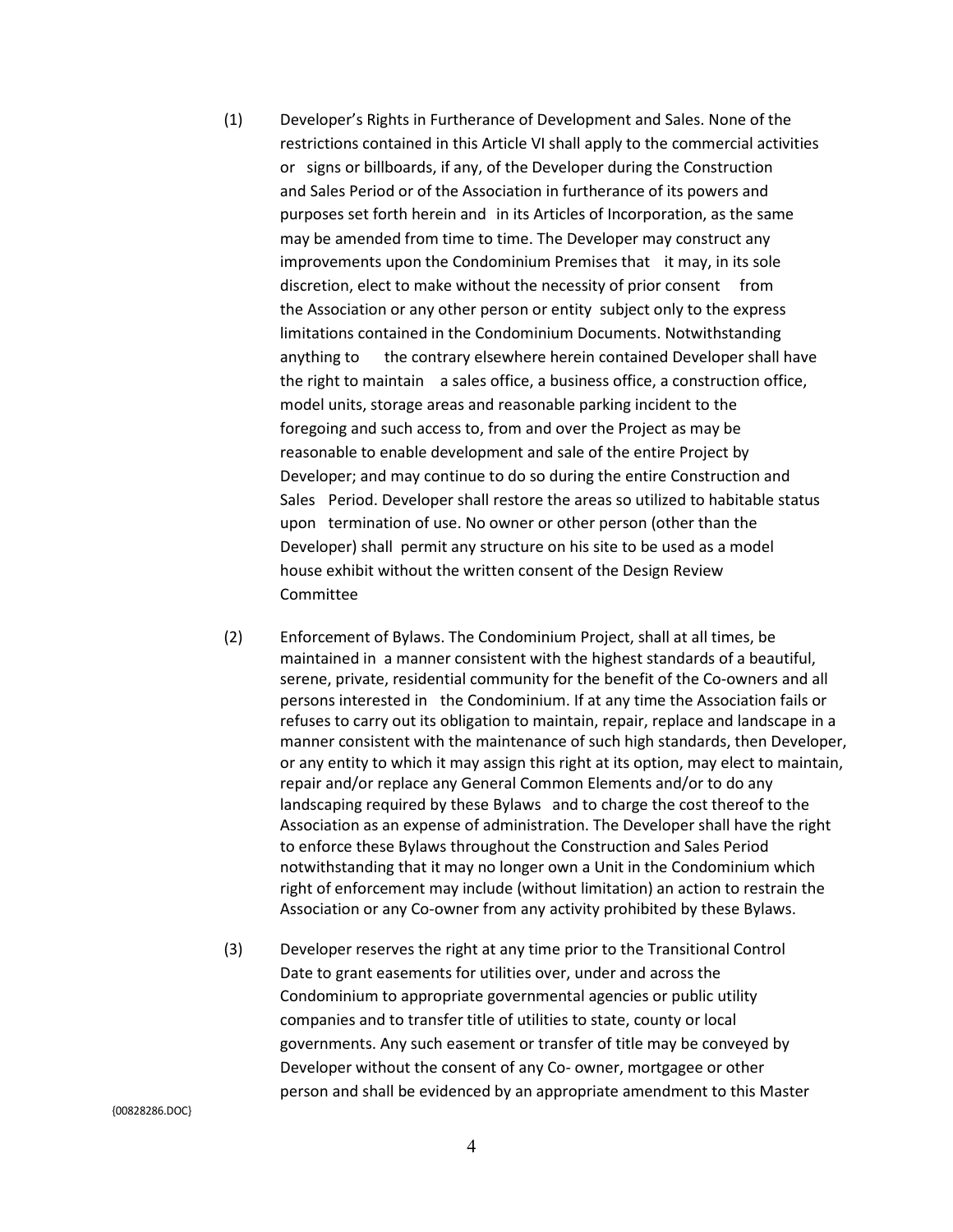Deed and to Exhibit B hereto, recorded in the Oakland County Records. All of the Co- owners and mortgagees of Units and other persons interested or to become interested in the Project from time to time shall be deemed to have irrevocably and unanimously consented to such amendment or amendments of this Master Deed to effectuate the foregoing easement or transfer of title.

- (4) The Developer reserves the right at any time during the Construction and Sales Period to dedicate to the public a right-of-way of such width as may be required by the local public authority over any or all of the roadways in the Condominium Project. Any such right-of-way dedication may be made by the Developer without the consent of any Co-owner, mortgagee or other person and shall be evidenced by an appropriate amendment to this Master Deed and to Exhibit B hereto.
- (5) By Developer. Pursuant to Section 90(1) of the Act the Developer hereby reserves the right, on behalf of itself and on behalf of the Association, to amend this Master Deed and the Condominium Documents without approval of any Co-owner or mortgagee for the purposes of correcting survey or other errors and for any other purpose unless the amendment would materially alter or change the rights of a Co-owner or mortgagee, in which event mortgagee consent shall be required as provided in Section 2 of this Article.
- E. Easements.

(1) Developer's Easements. Developer hereby reserves and declares permanent and nonexclusive easements for ingress and egress over the roads and walks in the Condominium and permanent easements to use, tap into, enlarge or extend all roads, walks and utility lines in the Condominium, including, without limitation, all communications, water, gas, electric, storm and sanitary sewer lines, sprinklers or water retention areas, all of which easements shall be for the benefit of any land adjoining the Condominium, now owned or hereafter acquired by Developer or its successors or assigns. These easements shall run with the land in perpetuity. Developer has no financial obligation to support such easements.

- (2) General Easement for Maintenance of Encroachments and General Utilities.
- (3) Easement for Maintenance of Dwelling Exteriors and General Common

Elements.

(4) Grant of Easements by Association, The Association, acting through its lawfully constituted Board of Directors (including any Board of Directors acting prior to the Transitional Control Date) shall be empowered and obligated to grant such easements, licenses, rights-of-entry and rightsof-way over, under and across the Condominium Premises for utility purposes, access purposes or other lawful purposes as may be necessary for the benefit of the Condominium, subject, however, to the approval of the Developer so long as the Construction and Sales Period has not expired. No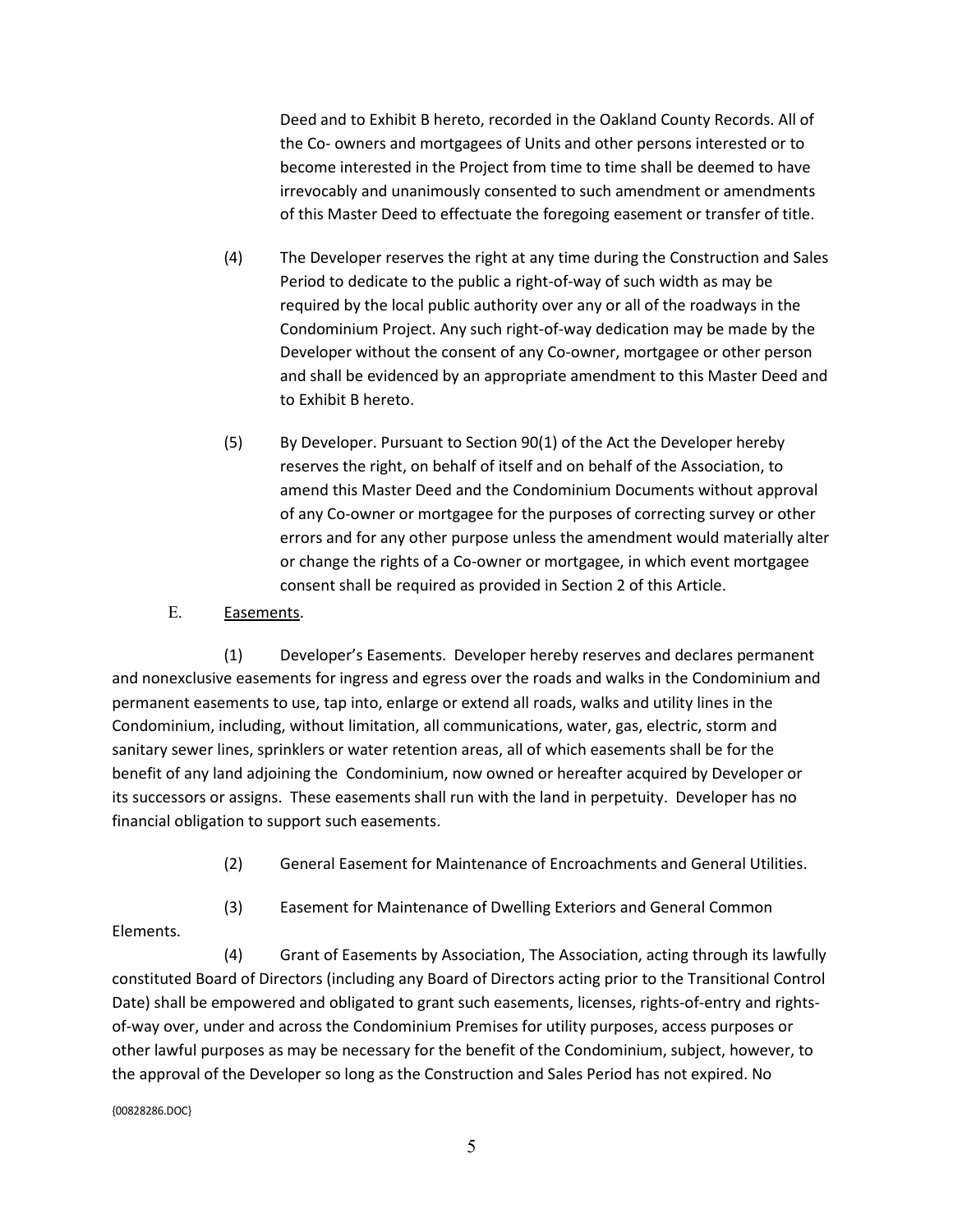easements created under the Condominium Documents may be modified or obligations with respect thereto varied without the consent of each person benefitted thereby.

(5) Easements for Maintenance, Repair and Replacement. The Developer, the Association and all public or private utilities shall have such easements as may be necessary over the Condominium Premises, including all Units and General Common Elements to fulfill any responsibilities of maintenance, repair, decoration or replacement which they or any of them are required or permitted to perform under the Condominium Documents.

(6) Utility Easement. Developer also hereby reserves for the benefit of itself, its successors and assigns, and all future owners of any land adjoining the Condominium or any portion or portions thereof perpetual easements to utilize, tap, tie into, extend and enlarge all utility mains located on the Condominium Premises, including, but not limited to, water, gas, storm and sanitary sewer mains.

- (7) Telecommunications Agreements.
- (8) Private Roads.
- (9) Emergency Vehicle Access Easement.

# IV. CONDOMINIUM DOCUMENTS.

A. General. Lake Pointe Preserve was established as a condominium project pursuant to the Master Deed recorded in the Oakland County Records a copy of which is contained in Lake Pointe Preserve Information Book. The Master Deed includes the Bylaws as Exhibit A and the Condominium Subdivision Plan as Exhibit B.

B. Master Deed. The Master Deed contains the definitions of certain terms used in the Condominium Documents, the percentage of value assigned to each Unit in the Condominium Project, a general description of the Units and common elements included in the Project and a statement regarding the relative responsibilities for maintaining the common elements. Article IV of the Master Deed defines the common elements of the Project. Article VI contains a description of the easements and certain agreements pertaining to the Project (some of which are discussed in this Disclosure Statement). Article VII covers the process of amending the Master Deed.

C. Bylaws. The Bylaws contain provisions relating to the operation, management, and fiscal affairs of the Condominium and in particular, set forth the provisions relating to assessments of Association members for the costs of operating the Project. Article VI of the Bylaws contains certain restrictions upon the ownership, occupancy, and use of the Project.

6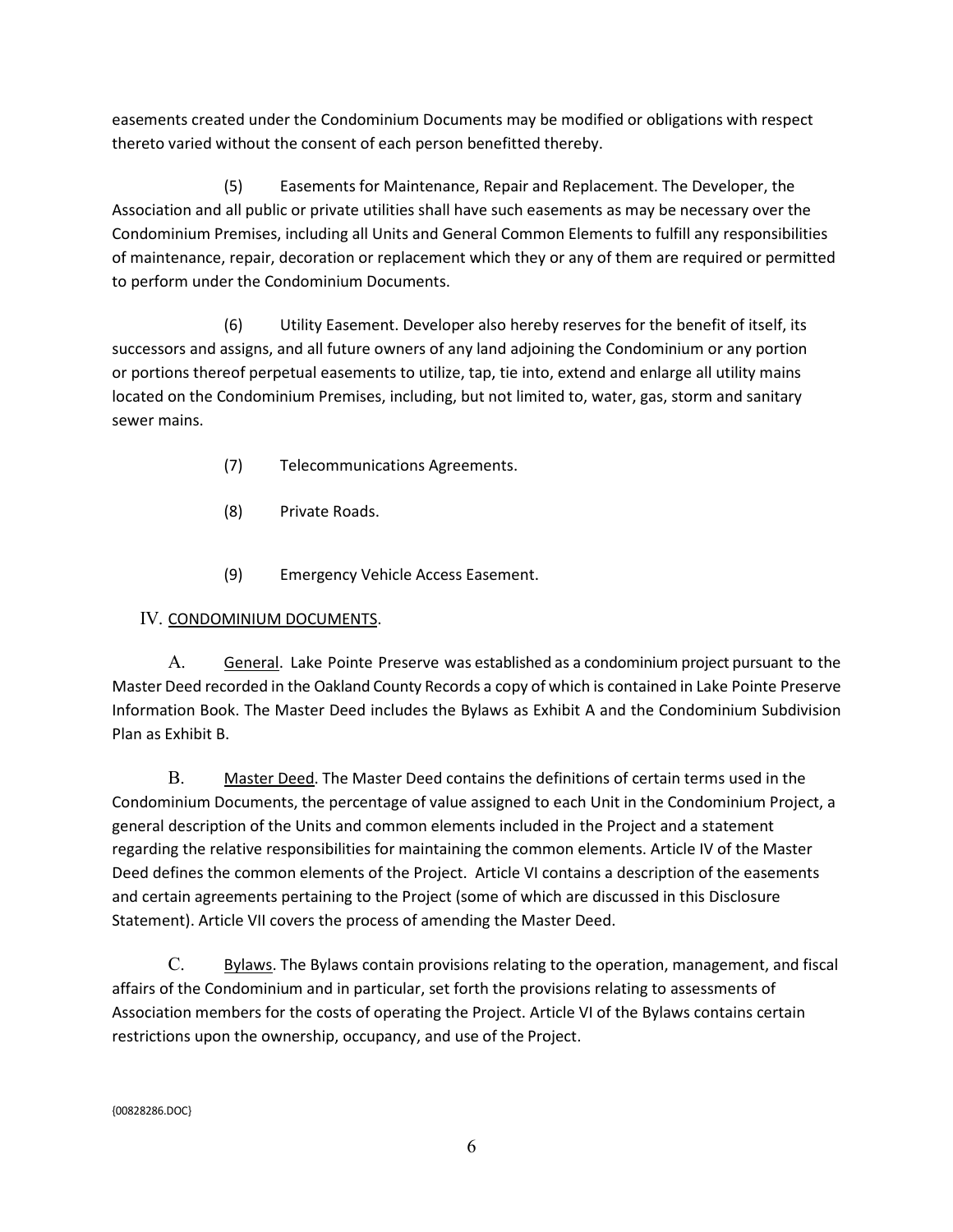D. Condominium Subdivision Plan. The Condominium Subdivision Plan is a two-dimensional survey depicting the physical location and boundaries of each of the Units and all of the common elements in the Project.

E. Articles of Incorporation of Homeowners Association. This entity was incorporated in 2022 for the purpose of administering and operation of the condominium.

EACH PURCHASER IS STRONGLY ENCOURAGED TO REVIEW THE MASTER DEED AND BYLAWS CAREFULLY.

# V. THE DEVELOPER AND OTHER SERVICE ORGANIZATIONS.

A. Developers' Background and Experience. The Developer, Clearview Homes, LLC is a Delaware limited liability company. It was founded in 2009 by its current President. Clearview Homes, LLC embarked on its first development project in 2012 at the Vineyards of Clarkston located in Independence Township. Clearview Homes, LLC has since gone on to develop The Orchards Hillcrest in Washington Township, Tyler Manor in Sterling Heights, Savannah Ridge Estates in Oxford Township, Scripter Park Estates in the Village of Oxford, Waldon Meadows in Orion Township, Fuhrmann Woods Estates in Sterling Heights and Char Estates in Macomb Township. Clearview Homes, LLC is the primary builder within these communities, along with many previously developed communities located in Oakland, Macomb and Livingston counties.

B. Brokers. The Units ae being sold to a professional building company which will construct and sell homes to individual home buyers using the following Brokers: National Realty Centers, Birmingham, MI. and Casper Phillip Connolly, White Lake, MI.

C. Builder. Clearview Homes, LLC

D. Legal Proceedings Involving the Condominium Project orthe Developer. The Developeris not presently aware of any current legal proceedings involving the Condominium Project or the Developer.

# VI. OPERATION AND MANAGEMENT OF THE CONDOMINIUM PROJECT.

A. The Condominium Association. Lake Pointe Preserve Condominium Association is responsible for the management and maintenance of the project. The Bylaws include provisions that govern the procedural operations of the Association. The Association is governed by its Board of Directors. Initially, the Developer will select all of the Directors.

Within one hundred twenty (120) days from the sale of twenty-five (25%) percent of the units, one of the board of directors will be selected by the non-developer owners and within one hundred twenty (120) days from the sale of seventy-five (75%) percent of the units, the non-developer owners will elect all of the Directors, except that the Developer will have the right to designate at least one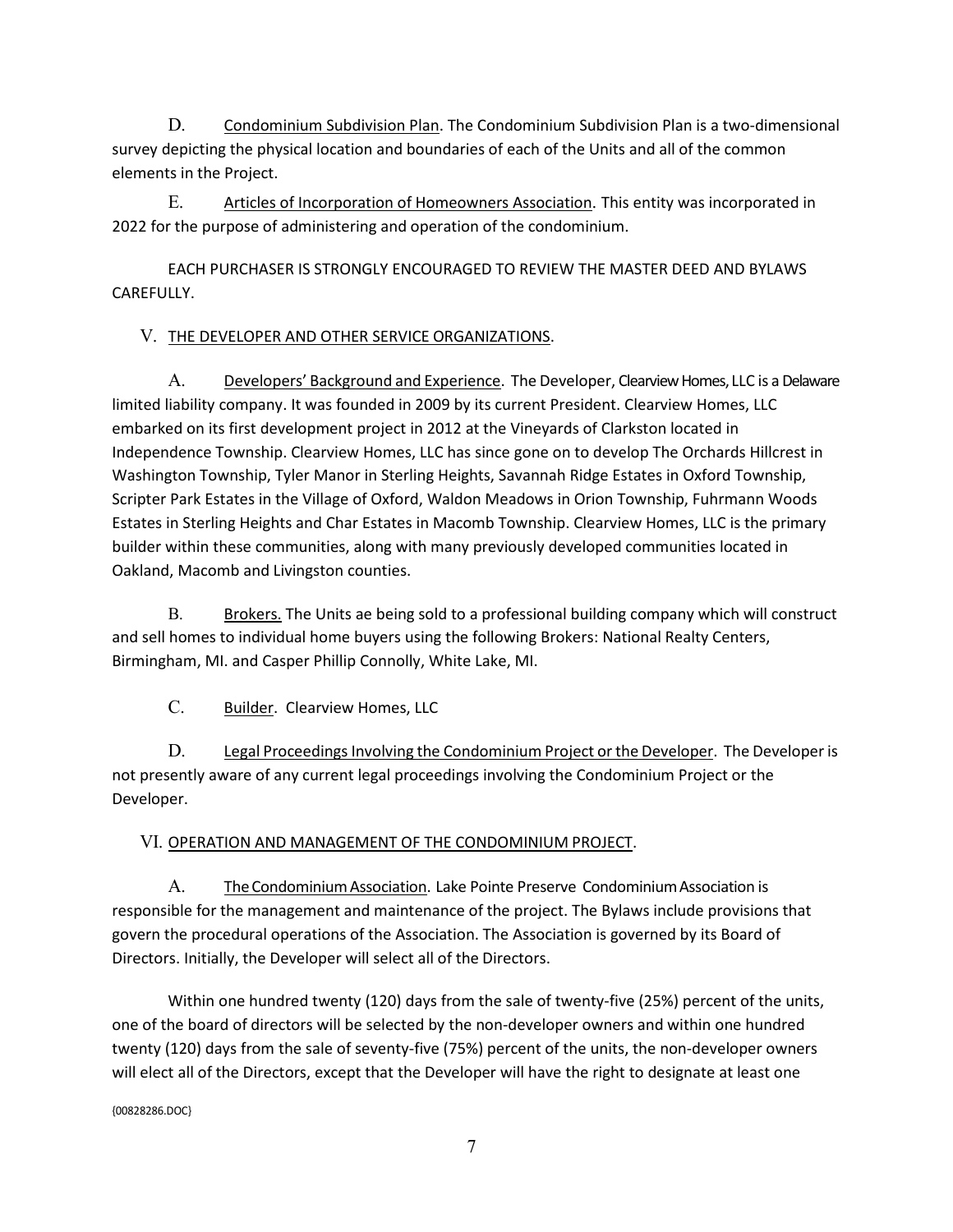director so long as it owns at least ten (10%) percent of the units in the project. Regardless of the number of units conveyed, fifty-four (54) months after the first sale, non-developer owners may elect directors in proportion to the number of units that they own.

An advisory committee of non-developer Co-owners shall be established either 120 days after conveyance of legal or equitable title to non-Developer Co-owners of 1/3 of the Units that may be created or 1 year after the initial conveyance of legal or equitable title to a non-Developer Co-owner of a Unit in the Project, whichever occurs first. The advisory committee shall meet with the Board of Directors for the purpose of facilitating communication and aiding the transition of control to the Association. The advisory committee shall cease to exist when a majority of the Board of Directors of the Association is elected by the non-Developer Co-owners.

The First Annual Meeting of Association Members must be held within one hundred twenty (120) days from the sale of seventy-five (75%) percent of the units or within fifty-four (54) months after the sale of the first unit, whichever occurs first. At the First Annual Meeting, the members of the Association will elect directors, and the directors in turn will elect officers for the Association.

The Developer's voting rights are set forth in Article VIII, Section 8.2 of the Bylaws.

 B. Percentages of Value. The Condominium consists of 42 residential Units. Each Unit is described in this paragraph with reference to the Condominium Subdivision Plan attached hereto as Exhibit B. Each Unit shall consist of the land contained within the Unit boundaries as shown in Exhibit B hereto, assigned a Unit number, and delineated with heavy outlines, together with all appurtenances thereto.

The Percentage of Value assigned to each Unit shall be equal. The determination that percentages of value should be equal was made after reviewing the comparative characteristics of each Unit in the Project which would affect maintenance costs and value and concluding that there are not material differences among the Units insofar as the allocation of percentages of value is concerned. The Percentage of Value shall be determinative of the proportionate share of each respective Owner in the proceeds and expenses of the Association and the Value of such Owner's vote at meeting of the Association and the undivided interest of the Owner in the Common Elements.

# C . Project Finances.

1. Budget. Article II of the Bylaws requires the Board of Directors to adopt an annual budget for the operation of the project. The initial budget formulated by the Developer is intended to provide for the normal and reasonably predictable expenses of administration of the project and includes a reserve for major repairs to and replacement of common elements. Inasmuch as the budget must necessarily be prepared in advance, it reflects estimates of expenses made by the Developer. THE DEVELOPER MAKES NO WARRANTIES OR REPRESENTATIONS REGARDING THE ACCURACY OF THE ESTIMATED BUDGET. To the extent that estimates prove inaccurate during actual operation and to the extent that the goods and services necessary to service the condominium project change in cost in the future, the budget and the expenses of the Association also will require revision. The current budget of the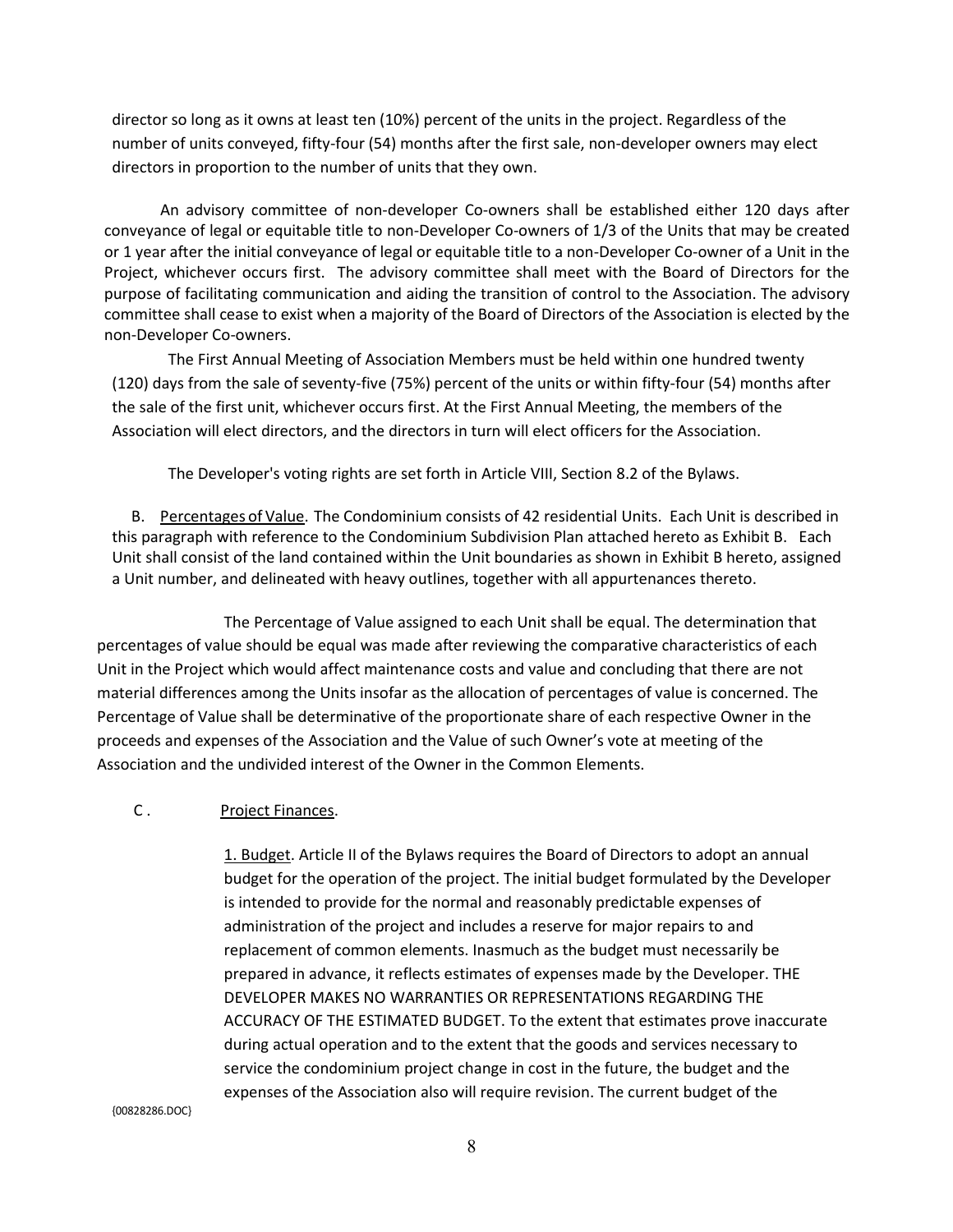Association has been included as Appendix I to this Disclosure Statement. PLEASE REMEMBER THAT THE BUDGET REPRESENTS ONLY AN ESTIMATE AS TO THE POSSIBLE COSTS AND EXPENSES ASSOCIATED WITH THE UNITS. THE ACTUAL COSTS MAY BE HIGHER ORLOWER.

2. Assessments. Each owner of a unit, including the Developer, to the extent it owns any Units, must contribute to the Association to defray expenses of administration. While the Developer is obligated to contribute to the Association, its contributions are determined differently than the other owner's contributions. See Article II, Section 2.9 of the Bylaws. The Board of Directors may also levy special assessments in accordance with the provisions of Article II, Section 2.3(b) of the Bylaws.

3. Foreclosure of Lien. Each Co-owner, and every other person who from time to time has any interest in the Project, shall be deemed to have granted to the Association the unqualified right to elect to foreclose the lien securing payment of assessments either by judicial action or by advertisement. The provisions of Michigan law pertaining to foreclosure of mortgages by judicial action and by advertisement, as the same may be amended from time to time, are incorporated herein by reference for the purposes of establishing the alternative procedures to be followed in lien foreclosure actions and the rights and obligations of the parties to such actions. Further, each Co-owner and every other person who from time to time has any interest in the Project shall be deemed to have authorized and empowered the Association to sell or to cause to be sold the Unit with respect to which the assessment(s) is or are delinquent and to receive, hold and distribute the proceeds of such sale in accordance with the priorities established by applicable law. Each Co-owner of a Unit in the Project acknowledges that at the time of acquiring title to such Unit, he was notified of the provisions of this subparagraph and that he voluntarily, intelligently and knowingly waived notice of any proceedings brought by the Association to foreclose by advertisement the lien for nonpayment of assessments and hearing on the same prior to the sale of the subject Unit.

4. Other Possible Liabilities. Each purchaser is advised of the following possible liability of each owner under Section 58 of the Condominium Act: Notwithstanding the foregoing, neither a judicial foreclosure action or a suit at law for a money judgment shall be commenced, nor shall any notice of foreclosure by advertisement be published, until the expiration of 10 days after mailing, by first class mail, postage prepaid, addressed to the delinquent Co-owner(s) at his or their last known address, a written notice that 1 or more installments of the annual assessment levied against the pertinent Unit is or are delinquent and that the Association may invoke any of its remedies hereunder if the default is not cured within 10 days after the date of mailing. Such written notice shall be accompanied by a written affidavit of an authorized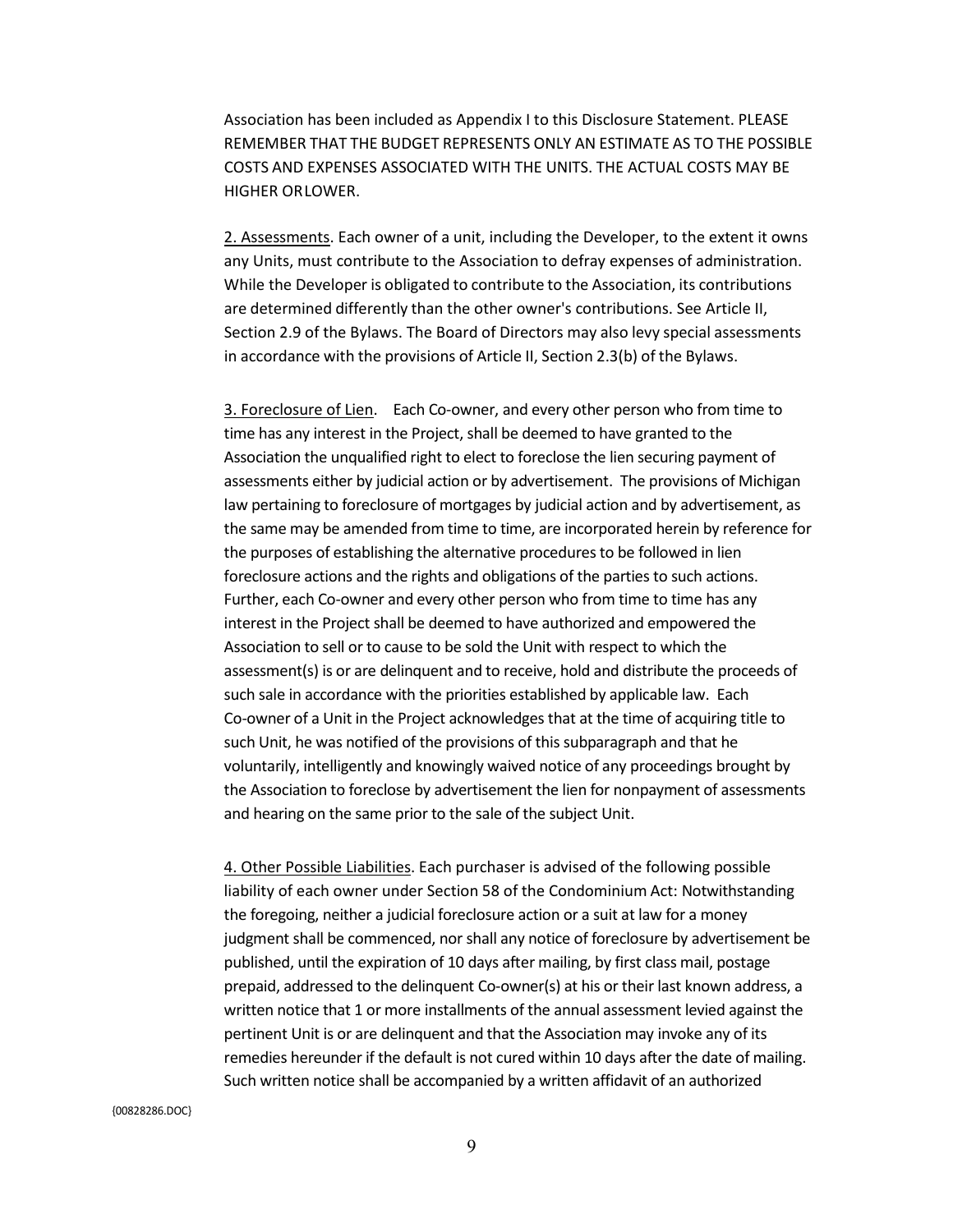representative of the Association that sets forth (i) the affiant's capacity to make the affidavit, (ii) the statutory and other authority for the lien, (iii) the amount outstanding (exclusive of interest, costs, attorney's fees and future assessments), (iv) the legal description of the subject Unit(s), and (v) the name(s) of the Co-owner(s) of record. Such affidavit shall be recorded in the office of the Register of Deeds in the county in which the project is located prior to commencement of any foreclosure proceeding, but it need not have been recorded as of the date of mailing as aforesaid. If the delinquency is not cured within the 10-day period, the Association may take such remedial action as may be available to it hereunder or under Michigan law. In the event the Association elect to foreclose the lien by advertisement, the Association shall so notify the delinquent Co-owner and shall inform him that he may request a judicial hearing by bringing suit against the Association

 D. Management of Condominium. The Developer has retained Clearview Homes, LLC as the management agent for the project.

#### E. Insurance.

i. Title Insurance. The Purchase Agreement provides that the Developer shall furnish each purchaser a commitment for an owner's title insurance policy issued by a Title Insurance Company at or prior to closing, and that the policy itself shall be provided within a reasonable time after closing. The cost of the commitment and policy is to be borne by the Developer. Each purchaser should review the title insurance commitment with a qualified advisor of his/her choice prior to closing to make certain that it conforms to the requirements of the Purchase Agreement.

ii. Other Insurance. Responsibilities of Owners. Each Co-owner shall obtain insurance coverage at his own expense upon his Unit. It shall be each Co- owner's responsibility to determine by personal investigation or from his own insurance advisors the nature and extent of insurance coverage adequate to his needs and thereafter to obtain insurance coverage for his personal property and any additional fixtures, equipment and trim located within his Unit and for his personal liability for occurrences within his Unit, and also for alternative living expense in event of fire, and the Association shall have absolutely no responsibility for obtaining such coverages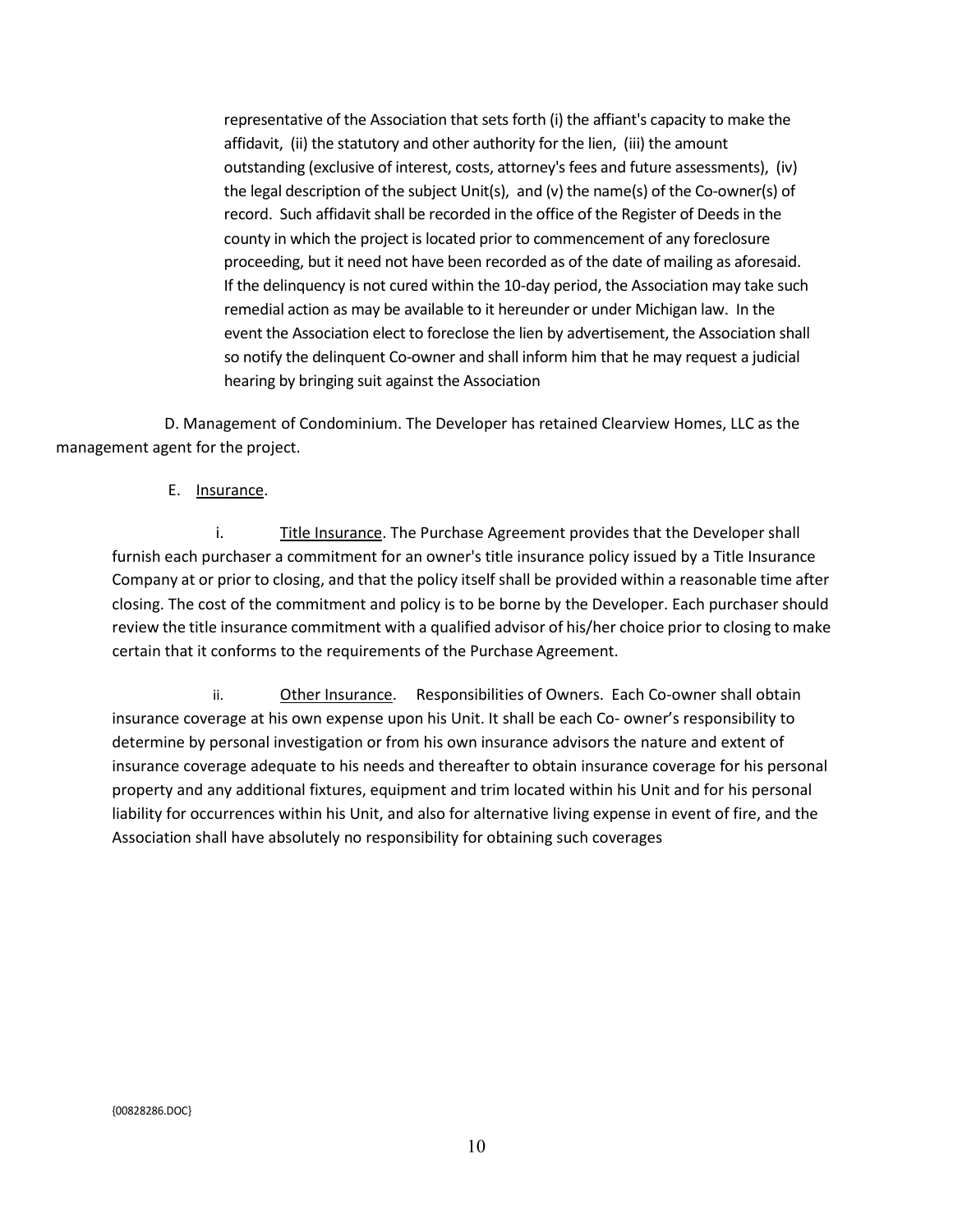F. Restrictions on Ownership, Occupancy and Use. Article VI of the Bylaws sets forth specific restrictions on the ownership, occupancy, and use of a Unit in the Project, including but not limited to the following:

- (1) Section 1. Residential
- (2) Section 2 Leasing and Rental
- (3) Section 3 Architectural Control
- (4) Section 4 Basketball Hoops
- (5) Section 5 Pools, Hot Tubs
- (6) Section 6 Satellite Dishes and Antennae
- (7) Section 7 Solar Panels
- (8) Section 8 Clothes Lines
- (9) Section 9 Fences
- (10) Section 10 Sight Distance
- (11) Section 11 Alterations and Modifications of Common Elements
- (12) Section 12 Activities
- (13) Section 13 Aesthetics
- (14) Section 14 General Common Elements
- (15) Section 15 Pets; Dog Runs
- (16) Section 16 Storage and Parking
- (17) Section 17 Temporary Structures
- (18) Section 18 Signs
- (19) Section 19 Rules and Regulations
- (20) Section 20 Right of Access of Association
- (21) Section 21 Reserved Rights of Developer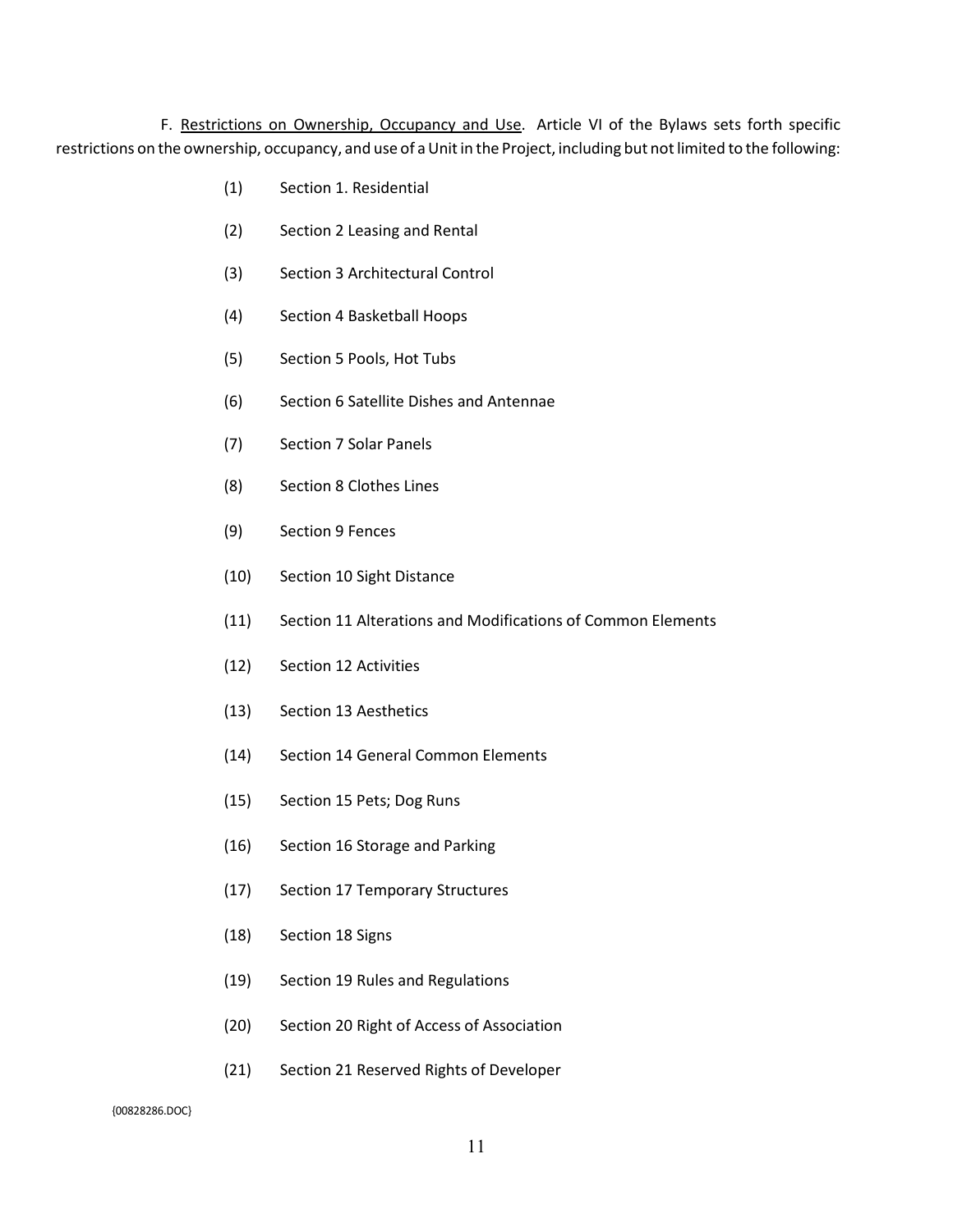The foregoing highlights a few of the material restrictions contained in Article VI of the Bylaws and is not intended to be a detailed or exhaustive summary of all of the provisions of Article VI. Each purchaserisstrongly encouraged to carefully review Article VI ofthe Bylaws. Some oftherestrictions do not apply to the commercial activities or signs of the Developer.

## G. RIGHTS AND OBLIGATIONS AS BETWEEN DEVELOPER AND OWNERS

a. Before Closing. T he respective obligations of the Developer and the purchaser of a unit in the project prior to closing are set forth in the Purchase Agreement. Those documents should be closely examined by all purchasers in order to ascertain the disposition at closing of earnest money deposits advanced by the purchaser, anticipated closing adjustments, and other important matters. If one exists, the Escrow Agreement provides, pursuant to Section 103b of the Condominium Act, that the escrow agent shall maintain sufficient funds or other security to complete those improvements shown as "must be built" on the Condominium Subdivision Plan until such improvements are substantially complete. This provision does not, however, pertain to any dwelling or other appurtenances to be constructed on the building site or items labeled "need not be built" on the Condominium Subdivision Plan, but relates only to the improvements (such as utilities and the roadway) requisite to placing each unit (site) in a condition suitable for issuance of a building permit, which improvements are shown as "must be built" on the Condominium Subdivision Plan until such improvements are substantially complete. Improvements that "must be built" do not include the costs of construction of the dwelling itself, for which no such escrow is required. Funds retained in escrow are not to be released to the Developer until conveyance to a purchaser of title to a unit.

b. At Closing.

i. Warranty Deed. The purchaser will receive by warranty deed fee simple title to his or her Unit subject to no liens or encumbrances other than the Condominium Documents and those other easements and restrictions that are specifically set forth or described in the Condominium Documents and title insurance commitment.

ii. Fees Payable to Developer. In addition to any other fees set forth herein, the purchaser shall pay the following to the Developer at closing:

A pro rata amount for Association assessments due for the remainder of the Association's current fiscal year. Onetime capital contribution fee. Onetime administrative fee. Mailbox fee. Tree fee if applicable.

# c.After Closing.

{00828286.DOC}

(1) General. Subsequent to the purchase of the unit, relations between the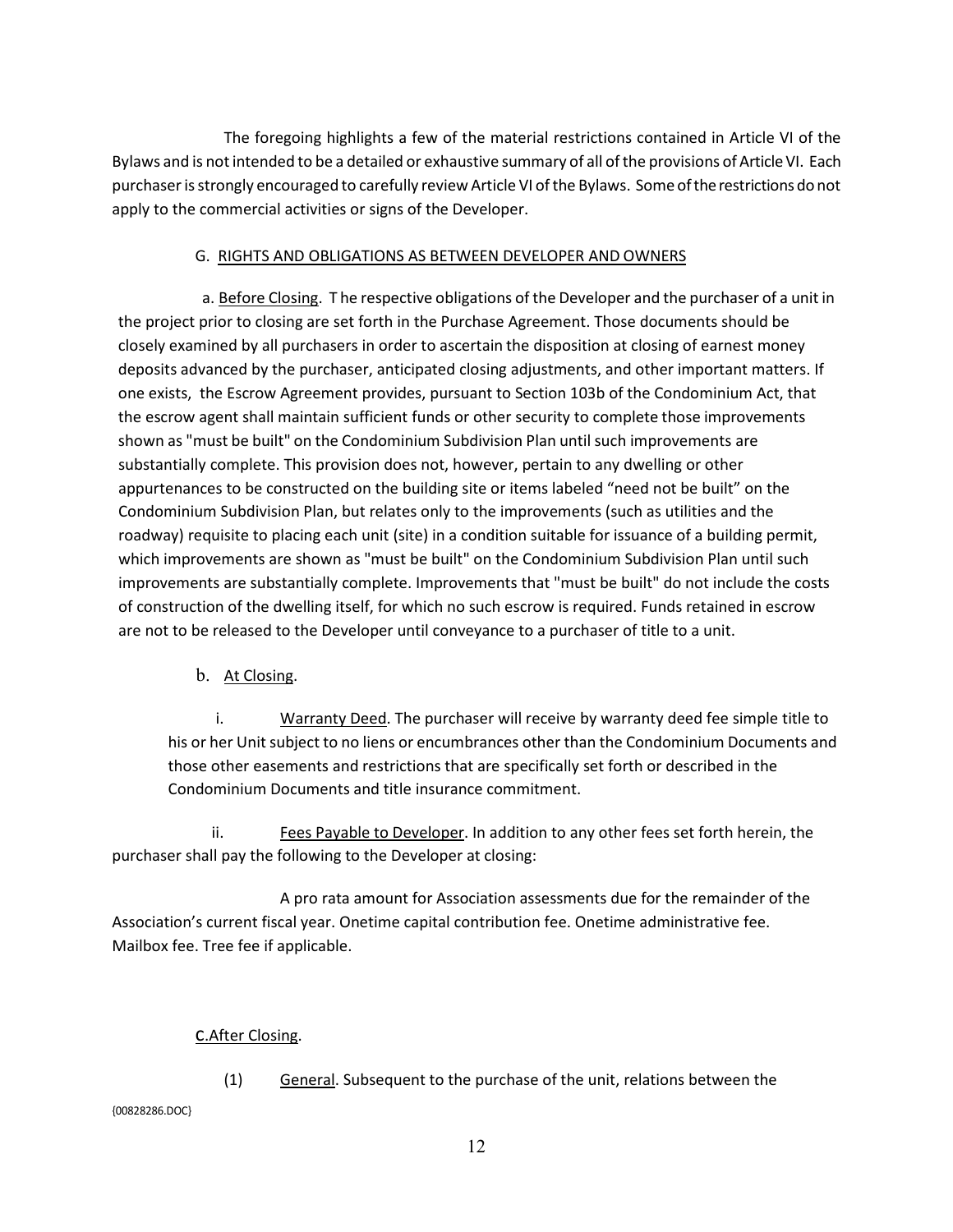Developer and the owner are governed by the Master Deed and the Condominium Act, except to the extent that any contractual provisions of the Purchase Agreement are intended to survive the closing.

(2) Condominium Project Warranties. The Seller makes no representations or warranties regarding the Units, the residences to be constructed, the common elements or any other improvements located within the Condominium Project, and all warranties of any kind, whether implied or express, fitness for a particular purpose or any warranty of habitability, are expressly disclaimed.

(3) Taxes and Special Assessments. From and after closing, a purchaser shall pay all taxes and special assessments that become due with respect to purchaser's Unit.

# F. PURPOSE OF DISCLOSURE STATEMENT.

This Disclosure Statement has been prepared in good faith, in reliance upon sources of information believed to be accurate, and in an effort to disclose material facts about the Condominium Project. Each purchaser is urged to engage a lawyer or other competent advisor in connection with deciding whether to purchase a Unit. In accepting title to a Unit, each purchaser shall be deemed to have waived any claim or right arising out of or relating to any immaterial defect, omission or misstatement in this Disclosure Statement. The terms used herein are defined in the Condominium Act. The Michigan Department of Licensing and Regulatory Affairs published The Condominium Buyers Handbook that has been delivered to you. The Developer does not assume any obligation, liability or responsibility as to the statements contained in or omitted from The Condominium Buyers Handbook.

The descriptions of the Master Deed and other instruments contained herein are summary only and may or may not completely and adequately express the content of the various Condominium Documents. Each purchaser is referred to the original Master Deed and other original instruments as contained in the Purchaser Information Booklet. Legal phraseology, technical terms and terms of art have been minimized and brevity has been the objective to the extent consistent with the purposes of the Disclosure Statement and rules of the Michigan Department of Energy, Labor and Economic Growth.